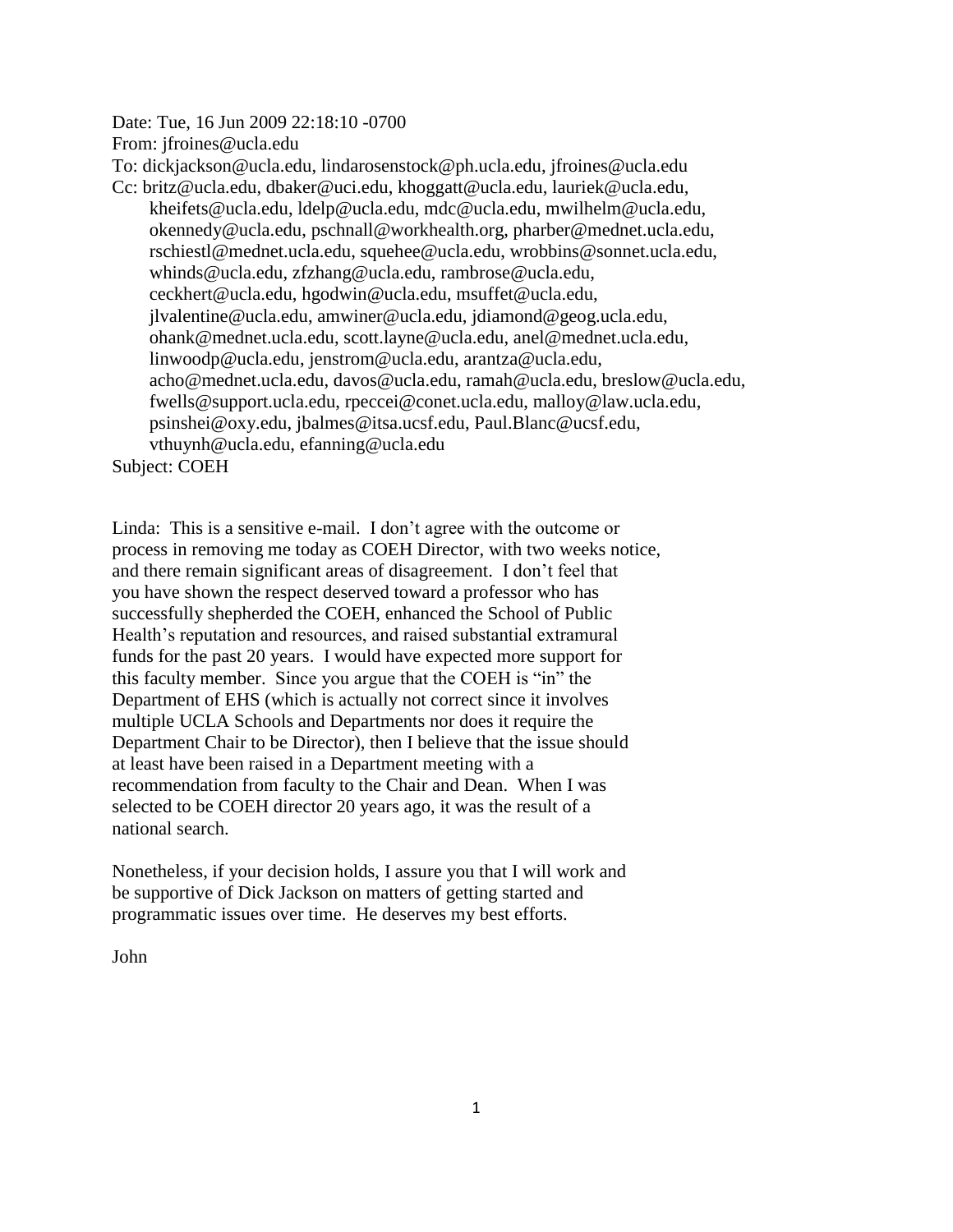Date: Wed, 17 Jun 2009 18:58:18 -0700

From: jfroines@ucla.edu

To: britz@ucla.edu, dbaker@uci.edu, khoggatt@ucla.edu, lauriek@ucla.edu, kheifets@ucla.edu, ldelp@ucla.edu, mdc@ucla.edu, mwilhelm@ucla.edu, okennedy@ucla.edu, pschnall@workhealth.org, pharber@mednet.ucla.edu, rschiestl@mednet.ucla.edu, squehee@ucla.edu, wrobbins@sonnet.ucla.edu, whinds@ucla.edu, zfzhang@ucla.edu, rambrose@ucla.edu, ceckhert@ucla.edu, msuffet@ucla.edu, jlvalentine@ucla.edu, amwiner@ucla.edu, jdiamond@geog.ucla.edu, ohank@mednet.ucla.edu, scott.layne@ucla.edu, anel@mednet.ucla.edu, linwoodp@ucla.edu, jenstrom@ucla.edu, arantza@ucla.edu, acho@mednet.ucla.edu, davos@ucla.edu, ramah@ucla.edu, breslow@ucla.edu, malloy@law.ucla.edu, psinshei@oxy.edu, jbalmes@itsa.ucsf.edu, Paul.Blanc@ucsf.edu, efanning@ucla.edu Cc: elinagreen@ucla.edu, jfroines@ucla.edu

Subject: FW: My perspective

FYI - from Vi

Dr. Froines,

To say that I was absolutely shocked by the news is a gross understatement. I cannot believe that Dr. Jackson and Dean Rosenstock would make such a critical decision without having consulted any of the other faculty members. It is absolutely incomprehensible to me. We worked so hard to put together that COEH review document in such a short period of time to present to the review committee to show just how strong COEH is. The review committee said themselves that COEH and the ESE program were the strengths of the Dept. I cannot believe they think that removing the leadership that made COEH strong and what it is would be beneficial to the Dept. By doing what they are doing, they are threatening the future of the Particle Center, the NIEHS Center, the Fogarty Project, the Asthma consortium and our new grants (Endowment, Railyard).

EHS and COEH have seen me grow up. I've spent almost half my life working for you and the Center and Department. I would not have remained so long while others have come and gone if I didn't believe in what we were doing and if I didn't feel vested in the School of Public Health community. I've seen how things have progressed in the 13 years that I've been here and I have never been as excited as I was this year. With the Endowment, new AQMD grant, potential Stimulus funding, and revamped COEH website, we were finally going to bridge that gap between science and the community. It is beyond disappointing to me that we will not be able to fulfill those goals.